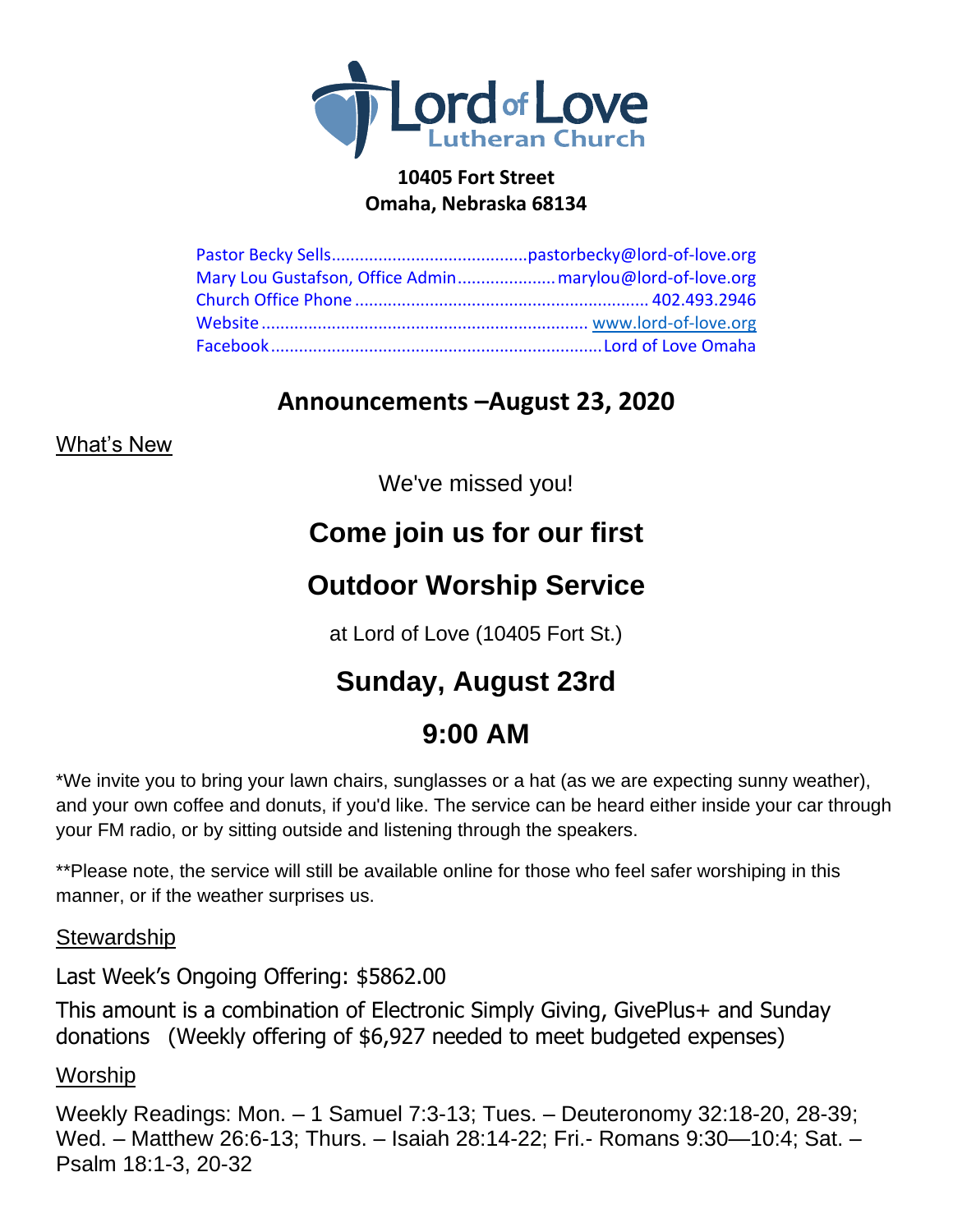### Love Notes

Hospitalization: Please contact the church office if you or a family member are hospitalized and desire a pastoral visit. If you have an emergency outside of office hours you may call Pastor Becky on her cell phone, 402-740-1985. Her day off is Monday and her e-mail is: [pastorbecky@lord-of-love.org](about:blank)

Check the monthly birthday and anniversary lists at the end of these announcements. The list is likely missing some names. Some folks did not include these dates on their original membership forms and thus the dates are missing from the church data base. Please email this information if you would like to be added. [marylou@lord-of-love.org](about:blank)

### PRAYER UPDATES:

Prayers are needed for behind the scenes health care workers as well as front line health care workers.

Those living with food insecurity and financial hardship.

All of those working from home and homeschooling their children.

Children who are missing their teachers, friends and school routine.

#### **In Our Prayers Today**

Ed Guthrie; Jason Combes; Jackie Combes; Cindy & James Thompson (daughter & son-in-law of Lynda McGraw); Sarge Schuchard; Axton Myers (3 yr old w/cancer – friend of the Lueders); Brian Palmer (grandson of Nancy Shinrock); Verna Kragnes (sister of Amy Kragnes); Elizabeth & Arrielle Lieb (Grand & Great Granddaughters of the Schuchards): David Hernandez (friend of the Schuchards); Daniel Strand (nephew of Judy Egr); Lynda Renfroe (friend of Lynda McGraw); Sheila Larson; Phil Nickisch (friend of Dave Lueders); Chuck Flansburg (friend of Judy Egr); Donald Egr (uncle of David Egr); Katie (niece of Mary Lou Gustafson); Ron Salak; Betty Thompson (mother of Beth Olson); Janet Jensen (mother of Dawn Burton); Cindy Moos (friend of Tom and Beth Olson); Vern Nemitz (uncle of Paula Foster); Mardi Fiske; Lucy Klos (sister-in-law of Mike & Christie Klos); Bill Todd (husband of Pam Todd); Kate Boarts (mother of David & grandmother of Chris Boarts); Ron & Brenda Thom; Kathy Campina (cousin of Rose Roberts); Stephanie Ulrich (relative of Paula Foster); Bill Pickens; Roslynn Thom (sister of Ron Thom); Ken Lineweaver (step-dad of Gwen Edwards); Babette Garder (mother of Kenn Garder); Eileen Nagle (mother-in-law of Tara Novak); Pr. Joe Hernandez – Missionary in the Middle East (cousin of David & Chris Boarts); Nancy Shinrock; Olivia Griffin (daughter of Scott and Dana Griffin); Steve Wiitala, (friend of Karen Mullen); Connie Bennett (cousin of Karen Armitage); Don Lueders, Lisa Lueders ((brother of Dave Lueders & sister-in-law of Dave Lueders); Caregivers and those who suffer with addictions and depression, those seeking employment, those dealing with infertility or seeking to adopt.

#### **Those Who Mourn**

The family and friends of Janet Baker, mother of Bill Baker & Brenda Thom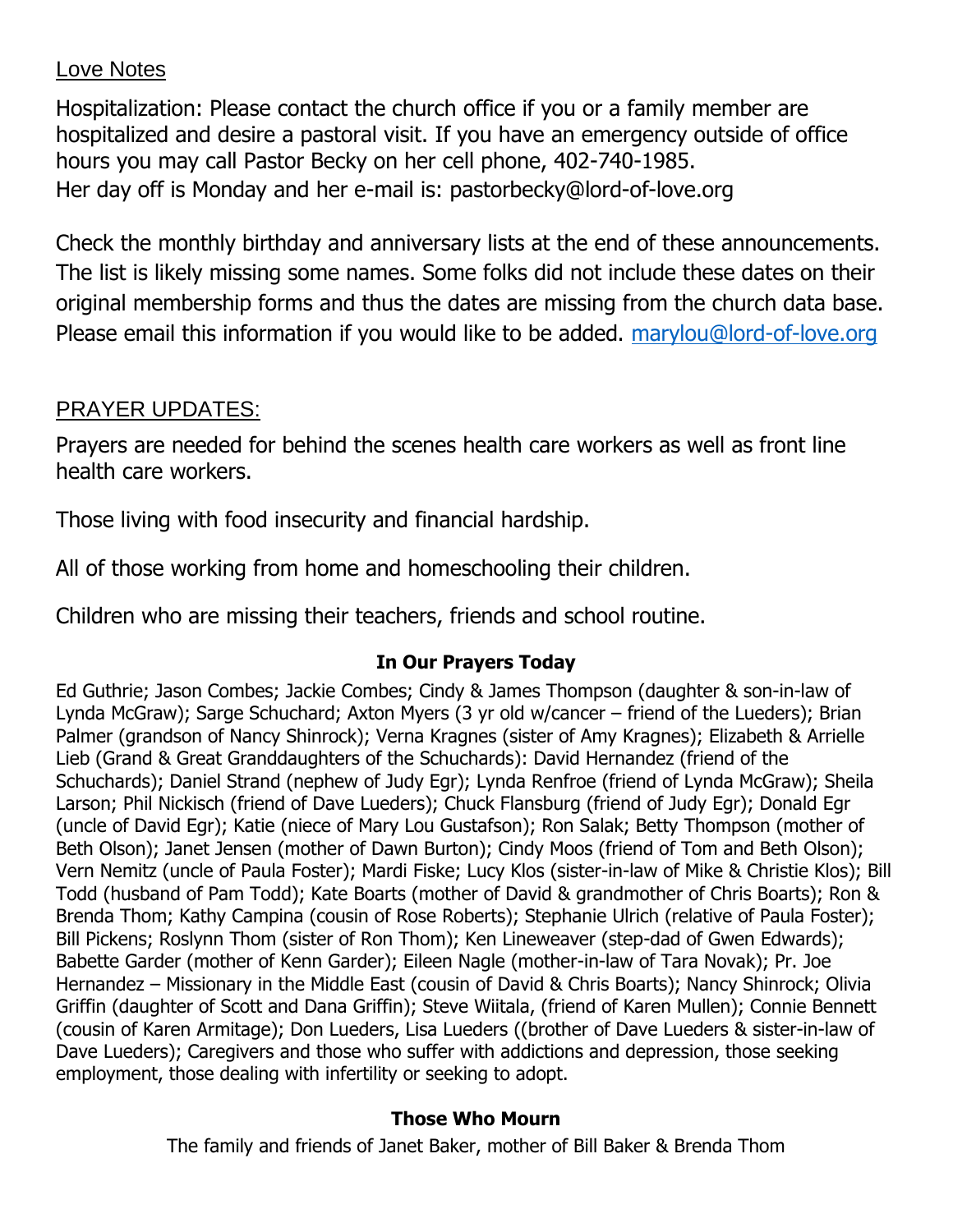#### **Those Who Are Deployed**

Jeremy Dolder, family member of the Lueders Abel Avalos, son of Miguel & Rosie Avalos Tanner Torosian, grandson of Lorraine Mohrlock

**If you would like to add or remove a name to our bulletin prayer list**, please contact Mary Lou in the church office (493-2946) or send an email to [marylou@-lord-of-love.org.](about:blank) Please help us keep this list current. Thank you.

### **August Birthdays**

- 3 Marilyn Thomsen
- 4 Kayla Harris
- 4 Jemma Meier
- 4 Abby Rieff
- 6 Mallory Meier
- 8 Paul Cadwallader
- 9 Joe Combes
- 9 Sean McConnell
- 10 Ron Thom
- 12 Connie Walther
- 14 Nathan Lamoureux
- 14 Ruth Manning
- 17 John Edwards
- 17 Lynnette Nore
- 20 Shari Becher
- 29 Kim Gust
- 29 Leah Klos